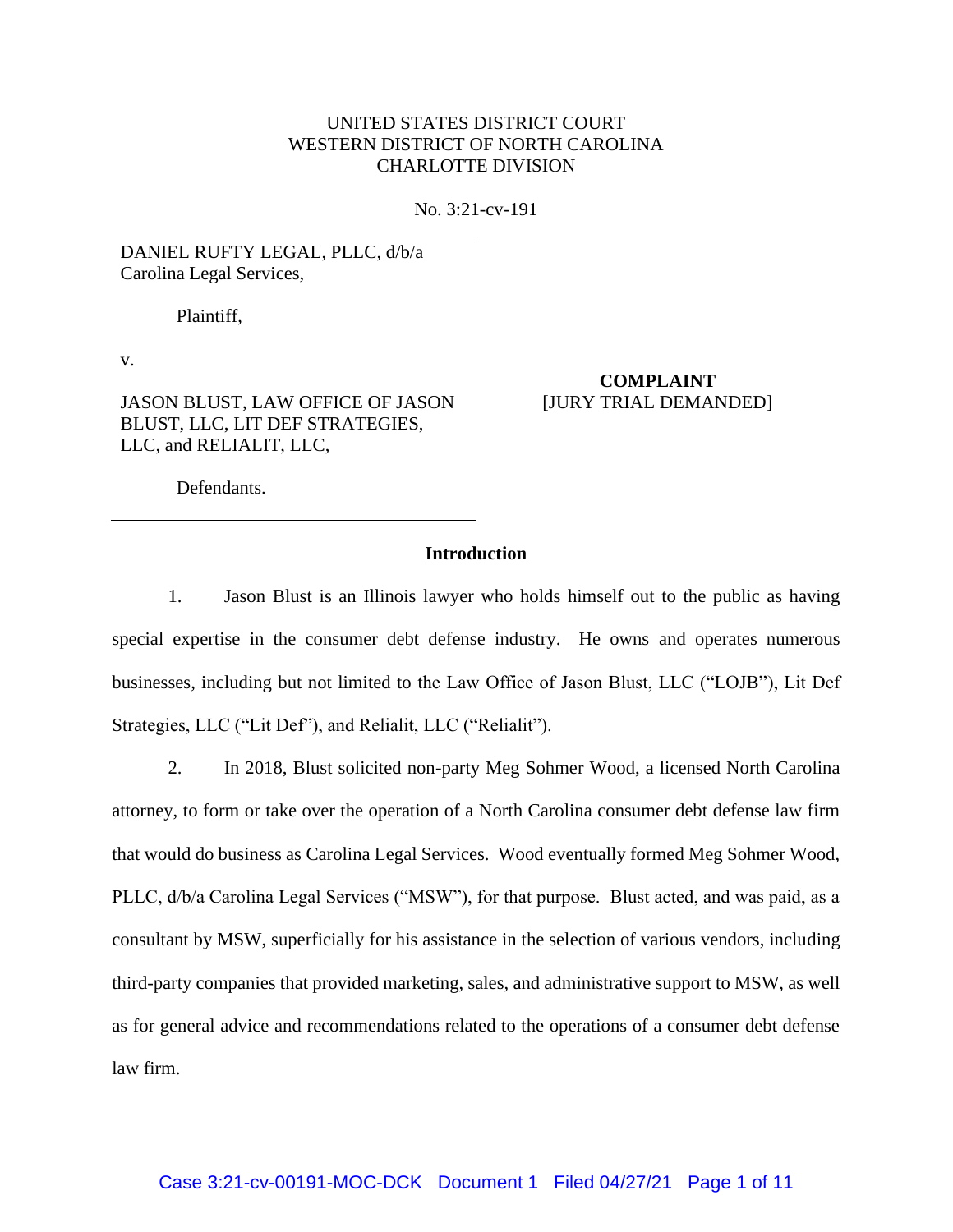3. In late 2018, Daniel Rufty, a North Carolina lawyer that, at the time, worked for MSW, agreed to buy MSW. Rufty took over operations of the firm on May 1, 2019, and eventually changed the legal name of the firm to Daniel Rufty Legal, PLLC, d/b/a Carolina Legal Services ("Carolina Legal"). Blust continued to bill Carolina Legal for consulting and other services, including, for example, "data entry" services, throughout 2019 and 2020, both directly and through his businesses, LOJB, Lit Def, and Relialit, collecting more than \$630,000 in fees from Carolina Legal during those two years.

4. Blust, LOJB, Lit Def, and Relialit were not, however, providing Carolina Legal with services worth anything approaching \$630,000; they were, in fact, providing Carolina Legal with virtually no services at all. Using their access to and relationships with Carolina Legal's vendors—including Carolina Legal's outside accountant and bookkeeper—all of which were selected by Blust and his companies, as well as falsified and fraudulent invoices and bills, Blust and his companies siphoned funds from Carolina Legal for their own benefit and without any proper basis. This action follows.

#### **Parties**

5. Carolina Legal is a professional limited liability company organized and existing under the laws of North Carolina with its principal place of business in Charlotte, North Carolina.

6. Blust is a citizen and resident of Illinois who lives in or around Chicago, Illinois.

7. LOJB is a limited liability company organized and existing under the laws of Illinois with its principal place of business in Chicago, Illinois.

8. Lit Def is a limited liability company organized and existing under the laws of Illinois with its principal place of business in Chicago, Illinois.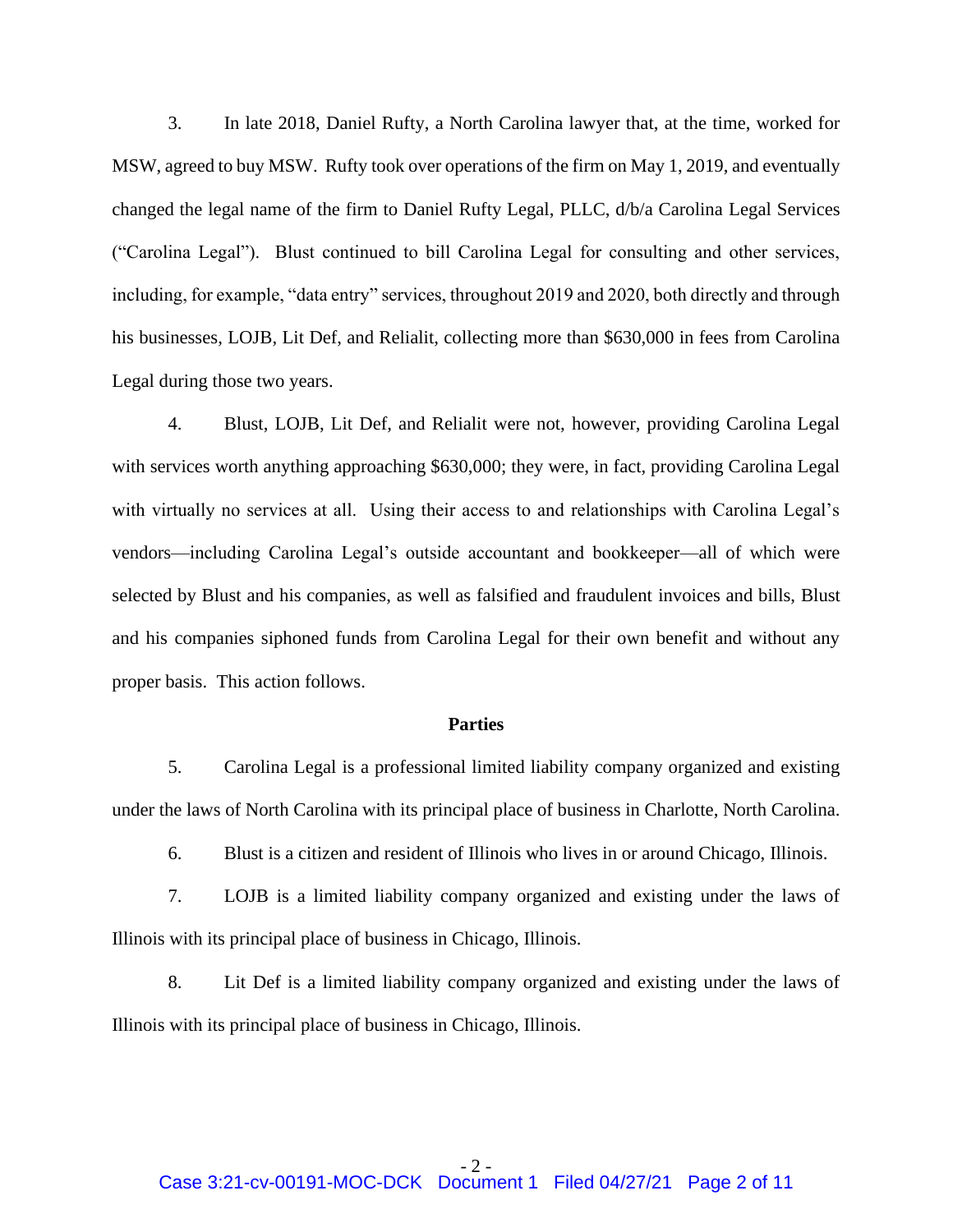9. Relialit is a limited liability company organized and existing under the laws of Illinois with its principal place of business in Chicago, Illinois.

#### **Jurisdiction & Venue**

10. The Court has jurisdiction over the subject matter of this action pursuant to 28 U.S.C. § 1332 because the parties to this action are diverse and the matter in controversy exceeds the sum or value of \$75,000.

11. The Court has jurisdiction over Defendants pursuant to N.C. Gen. Stat. § 1-75.1 *et seq.* and because Defendants all entered into agreements or otherwise provided services or claimed to have provided services to a North Carolina law firm and its clients located in North Carolina, as alleged herein.

12. Venue lies in this Court pursuant to 28 U.S.C. § 1391(b)(1).

#### **Facts**

13. In 2018, Blust initiated a conversation with Wood, a licensed North Carolina attorney, about the operation of a consumer debt defense law firm in North Carolina.

14. Specifically, Blust solicited Wood to form or take over the operation of a law firm that would make use of a "program" that Blust previously developed—and had previously deployed in other jurisdictions—to provide credit card debt settlement and litigation defense to clients in North Carolina.

15. Blust is not and has never been licensed to practice law in North Carolina.

16. Wood agreed to form or take over the operation of the law firm per Blust's solicitation.

17. On February 22, 2018, someone (possibly Blust or his associate, Mark D. Guibaldi) filed articles of organization for MSW with the N.C. Secretary of State.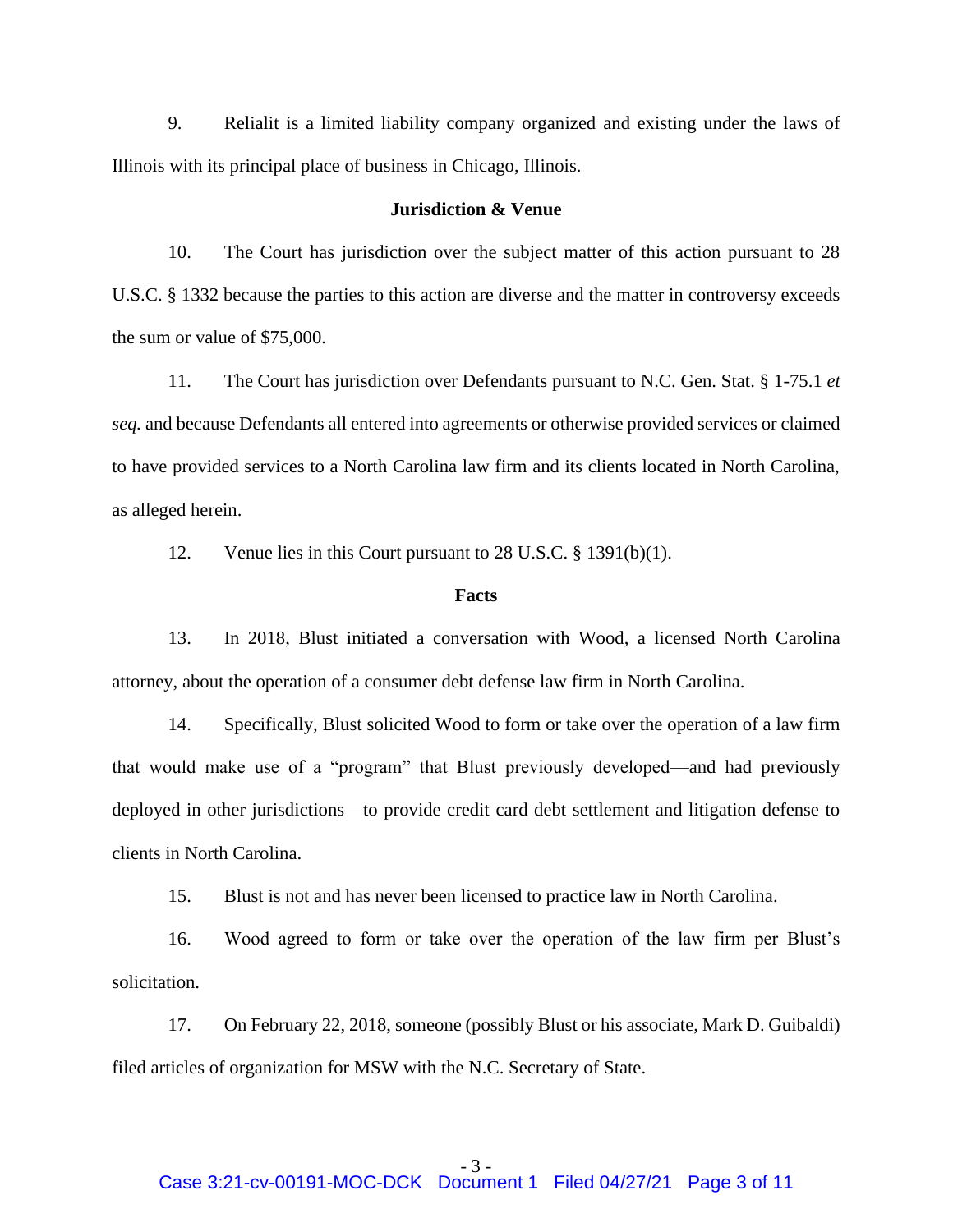18. Blust managed all aspects of the initial organization of MSW, including but not limited to MSW's selection and retention of the following vendors, with which Blust had preexisting relationships:

a. Blust retained or directed Wood to retain K2 Accounting, an outside accounting and bookkeeping firm, to handle MSW's bookkeeping;

b. Blust retained or directed Wood to retain National Paralegal and Notary, a nationwide administrative support firm;

c. Blust retained or directed Wood to retain National Data Systems, a vendor that provided practice management software for MSW's practice;

d. Blust retained or directed Wood to retain Sunshine Signing Connection, a nationwide mobile notary service;

e. Blust retained or directed Wood to retain Global Client Solutions, LLC ("Global"), an FDIC insured institution that served as a "payment processor" for MSW;

f. Blust retained or directed Wood to retain Carolina Client Services, LLC ("CCS"), a company that contracted with MSW to provide certain marketing, sales, and administrative support to MSW; and

g. Blust retained or directed Wood to retain Blust's companies—Relialit, Lit Def, and LOJB—to provide "litigation support" services.

19. At or around the time that Wood formed MSW, she brought Rufty on board as a "Class B" partner in the firm.

20. During 2018, Blust and his businesses charged and were paid an unknown sum by MSW, purportedly for consulting and other services.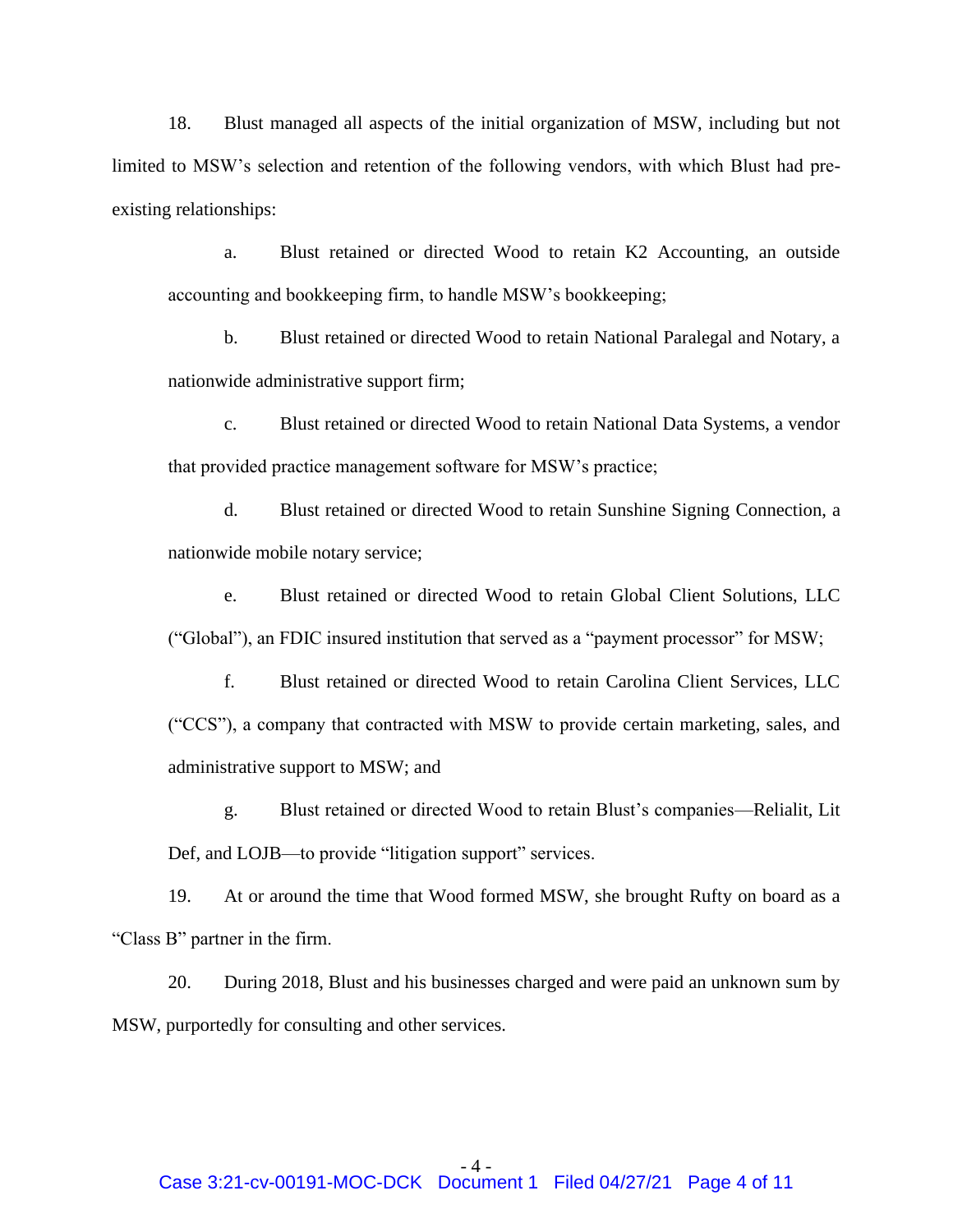21. At the end of 2018, Rufty learned that Wood had accepted a job with Wells Fargo Bank, N.A., and planned to leave the firm.

22. Blust then facilitated the transfer of ownership of MSW to Rufty, who paid \$10 for the purchase of the law firm.

23. On May 1, 2019, Rufty took over operations of Carolina Legal.

24. In November 2019, Rufty received a notice from the North Carolina State Bar (the "N.C. Bar") indicating that the N.C. Bar had commenced an investigation into Carolina Legal Services related to several potential ethical violations, including, among other things:

a. The aiding and abetting of the unauthorized practice of law in North Carolina, including but not limited to staff of CCS, a vendor that Blust selected for Carolina Legal and recommended to Carolina Legal;

b. False or misleading representations to clients about Carolina Legal's use of non-lawyers, including staff of CCS, a vendor that Blust selected for Carolina Legal and recommended to Carolina Legal;

c. The collection of fees for services to be rendered by non-licensed attorneys, including CCS and other vendors of Carolina Legal, all of whom Blust selected for and recommended to Carolina Legal;

d. Engaging in criminal debt adjusting—what Blust calls "the program"—in violation of N.C. Gen. Stat. § 14-424, on Blust's advice and recommendation that "the program" was ethically and legally compliant; and

e. Failing to supervise the handling of entrusted funds paid into accounts with Global, a financial institution that Blust selected for Carolina Legal.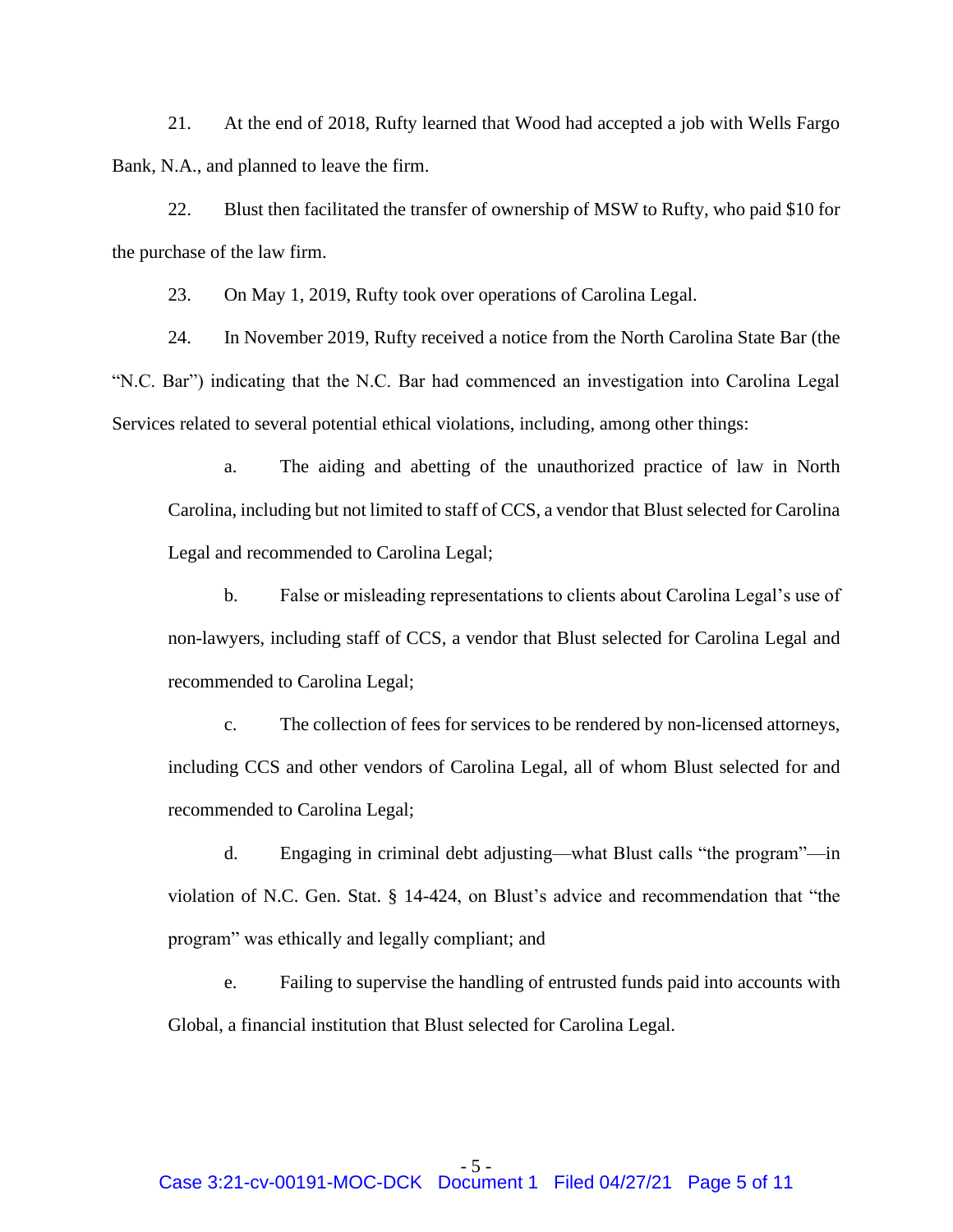25. On June 11, 2020, the N.C. Bar commenced an action before the N.C. Bar's Disciplinary Hearing Commission ("DHC") by filing a complaint with the DHC that accused Rufty of numerous violations of the N.C. Rules of Professional Conduct, including but not limited to those referenced above.

26. Rufty has since settled that action by agreeing to a five-year suspension of his license, with a minimum 6-month active suspension, and payment of \$1 million to a trustee to serve as restitution for clients with claims against Carolina Legal and Rufty.

27. From 2019 through 2020, including during the course of the N.C. Bar investigation, Blust, LOJB, Lit Def, and Relialit, billed for and received payment of, at least, \$636,251.80.

28. Lit Def and Relialit's bills purported to relate to data entry and other administrative support services (e.g., the managing of calendars and case scheduling, the upkeep of client files, the forwarding of client documents, etc.) that Lit Def and Relialit were supposed to provide to all of Carolina Legal's clients in North Carolina whose cases had progressed to litigation in North Carolina courts.

29. Lit Def and Relialit did not, in fact, provide any such service for the vast majority of Carolina Legal's clients whose cases had progressed to litigation.

30. LOJB and Blust's bills purported to relate to consulting services that they either did not actually provide or provided so poorly as to expose Carolina Legal to the N.C. Bar investigation and complaint, Rufty's suspension from the practice of law, and Carolina Legal's payment to the N.C. Bar of \$1 million in restitution.

31. Indeed, all of the ethical violations investigated and prosecuted by the N.C. Bar were the direct result of Blust's recommendations and directions with respect to the manner in which "the program" should operate and the selection of vendors for Carolina Legal.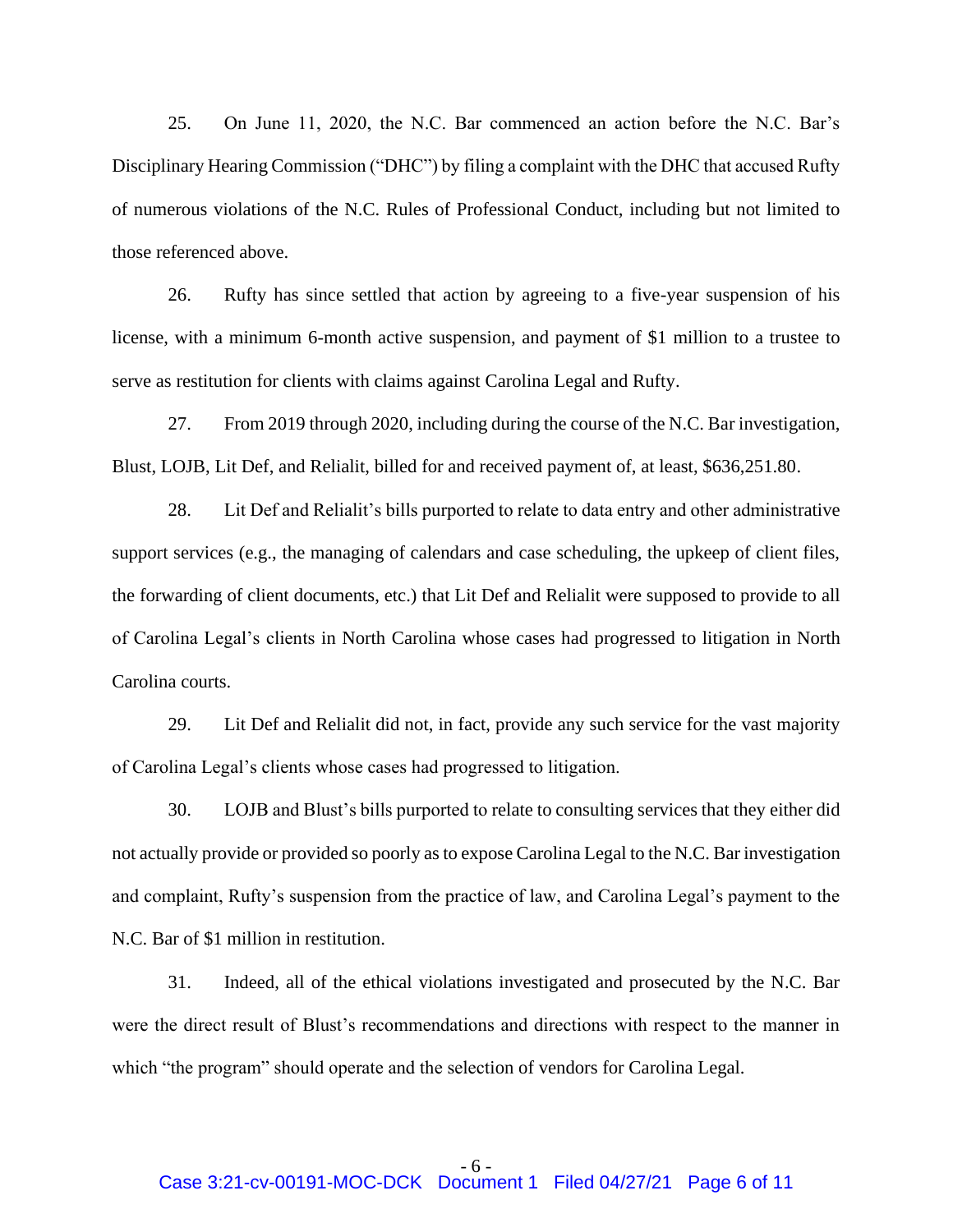32. Blust knew or should have known that his recommendations and directions to Rufty and Carolina Legal exposed Rufty and Carolina Legal to professional discipline and other liability.

# **Claim I – Breach of Contract**

(Carolina Legal v. Blust)

33. Plaintiff incorporates the above allegations herein by reference.

34. Though not in writing, Carolina Legal had a contract with Blust wherein Blust was supposed to provide consultation services with respect to the operation, administration, and management of a consumer debt defense or debt adjustment law firm.

35. Blust breached that agreement by:

a. Failing to provide such services; or

b. Providing such poor consultation, advice, and recommendations as to cause or permit Carolina Legal to engage in unlawful conduct, including but not limited to the facilitation of the unauthorized practice of law.

36. In fact, Carolina Legal's investigation by the N.C. State Bar was the direct and proximate result of Carolina Legal's decision to follow Blust's advice and recommendations with respect to the implementation of Blust's "program" of debt adjusting, and Blust's selection of vendors,

37. Carolina Legal has suffered damages as a result of such breach in an amount in excess of \$75,000 to be determined at trial.

# **Claim II – Breach of Contract**

(Carolina Legal v. Relialit, Lit Def, and LOJB)

38. Plaintiff incorporates the above allegations herein by reference.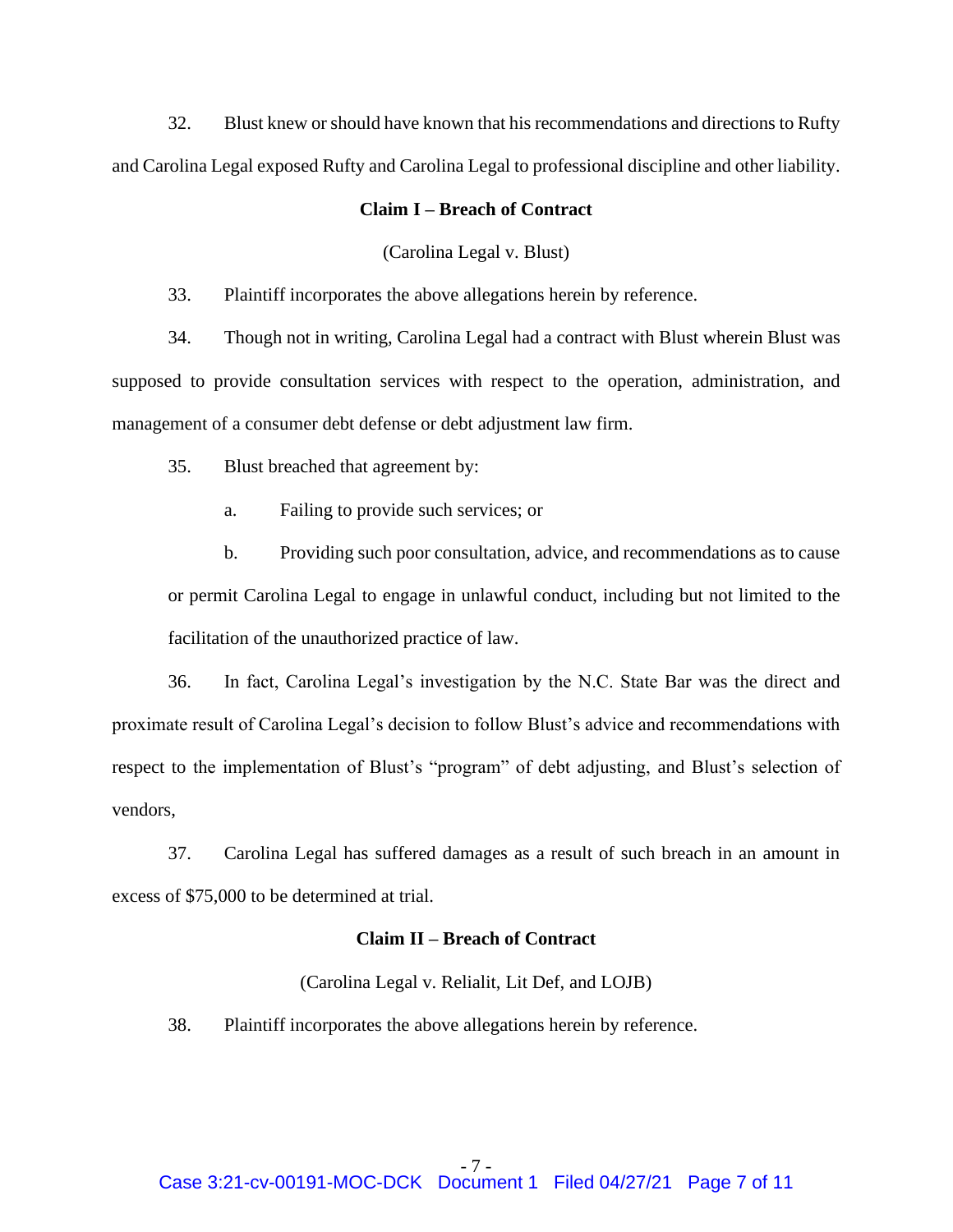39. Though not in writing, Carolina Legal had an agreement with Relialit, Lit Def, and LOJB wherein same would provide "litigation support" services in exchange for Carolina Legal's payment of an agreed upon amount.

40. Carolina Legal fully performed its obligations under such agreement.

41. Relialit, Lit Def, and LOJB breached such agreement by failing to render litigation support services to Carolina Legal's clients and by charging Carolina Legal for services that those companies never actually rendered.

42. Alternatively, Relialit, Lit Def, and LOJB breached such agreement by providing services in an untimely and unprofessional manner, resulting in the dissatisfaction of and, in some instances, legal claims accruing to Carolina Legal's clients.

43. As a direct and proximate result of such conduct on the part of Relialit, Lit Def, and LOJB, Carolina Legal has suffered damages in an amount in excess of \$75,000 to be determined at trial.

### **Claim III – Unjust Enrichment**

# (Carolina Legal v. All Defendants)

44. Plaintiff incorporates each of the above allegations herein by reference.

45. Carolina Legal brings this claim against all Defendants as an alternative to Claims

II and III.

46. In the event that it is determined that Carolina Legal never had any enforceable contract with Defendants for the provision of any service, then Defendants have been unjustly enriched by Carolina Legal in an amount equal to all amounts that Carolina Legal paid to Defendants from May 1, 2018, through the present.

47. Defendants knew that Carolina Legal was not making such payments gratuitously.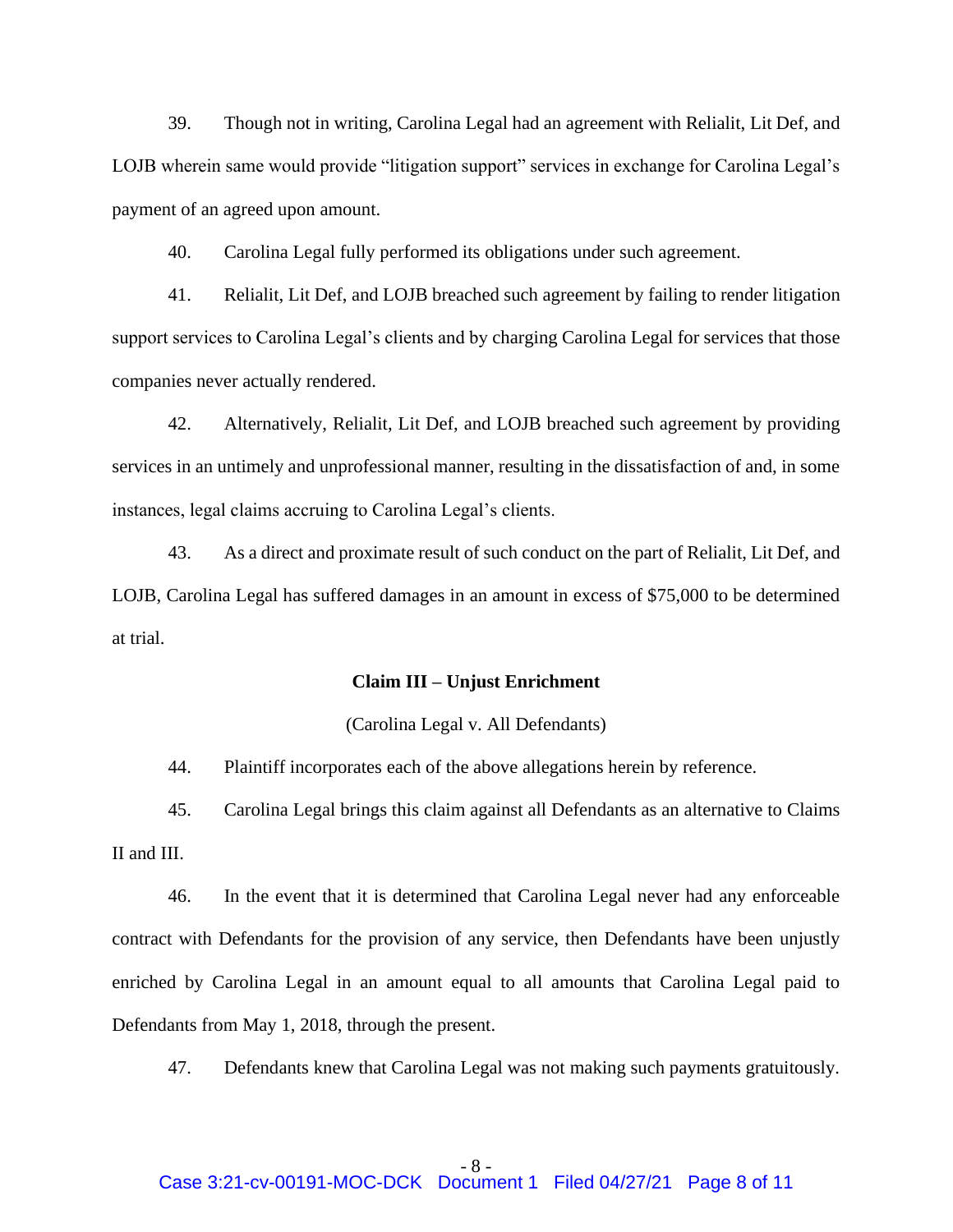48. Defendants knowingly accepted the benefit of such payments from Carolina Legal.

49. Carolina Legal is entitled to the imposition of a constructive trust on Defendants that would require Defendants to transfer to Carolina Legal an amount equal to the amount that Carolina Legal paid Defendants from May 1, 2018, through the present.

#### **Claim IV – Negligence**

# (Carolina Legal v. All Defendants)

50. Plaintiff incorporates the above allegations herein by reference.

51. Defendants owed Carolina Legal a duty of care, either by virtue of their contractual relationship with Carolina Legal, because they undertook to provide Plaintiff with certain services for which they billed and received payment of fees, or because they made certain representations to Carolina Legal related to their skills, expertise, or scope of services that they would or could provide. The duty was to act as reasonably prudent persons in the provision of the services that Defendants provided or claimed to provide, including consultation and litigation support services.

52. Defendants breached that duty as follows:

a. Blust breached the duty by recommending and in some instances causing Carolina Legal to engage in a course of conduct that Blust knew to be unlawful or in violation of the N.C. Rules of Professional Conduct, or that would otherwise result in Carolina Legal and its employees being exposed to civil claims and criminal charges.

b. Blust breached the duty by misrepresenting his past experience in the provision of debt adjusting services, which included instances in which Blust, his companies, or his affiliates had been investigated or prosecuted by state law enforcement or administrative agencies, none of which Blust ever disclosed to Carolina Legal.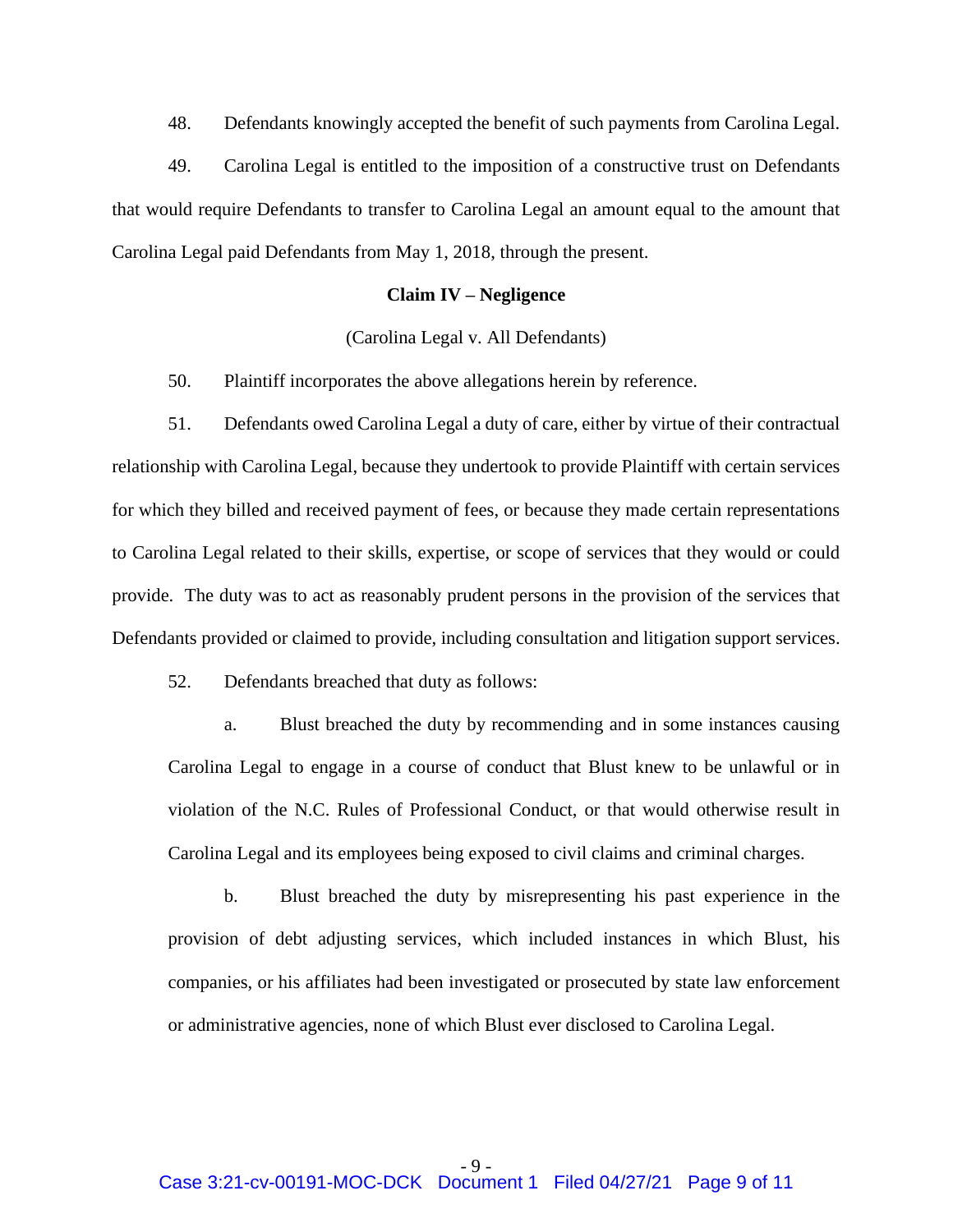c. Lit Def, Relialit, and LOJB breached the duty by failing to provide services to Carolina Legal's clients in a competent or diligent manner, and by failing to adhere in the provision of such services to other applicable rules of professional conduct, including but not limited to rules related to the confidentiality of client information.

53. As a direct and proximate result of such breach, Carolina Legal has suffered damages in an amount in excess of \$75,000 to be determined at trial.

#### **Prayer for Relief**

WHEREFORE, Plaintiff respectfully prays the Court award them the following relief:

1. Trial by jury as to all matters so triable;

2. That Plaintiff have and recover compensatory damages from Defendants in an amount in excess of \$75,000 to be determined at trial, plus pre- and post-judgment interest to the extent the law allows;

3. That Plaintiff have and recover punitive damages from Defendants;

4. Alternatively, that a constructive trust be imposed on Defendants that would require Defendants to return all money that Carolina Legal paid to Defendants from May 1, 2018, to present, to Carolina Legal;

5. That Plaintiff have and recover their reasonable attorney's fees to the extent the law allows;

6. That the costs of this action be taxed against Defendants; and

7. Any other relief the Court deems just and proper.

This 27<sup>th</sup> day of April, 2021.

### Respectfully submitted,